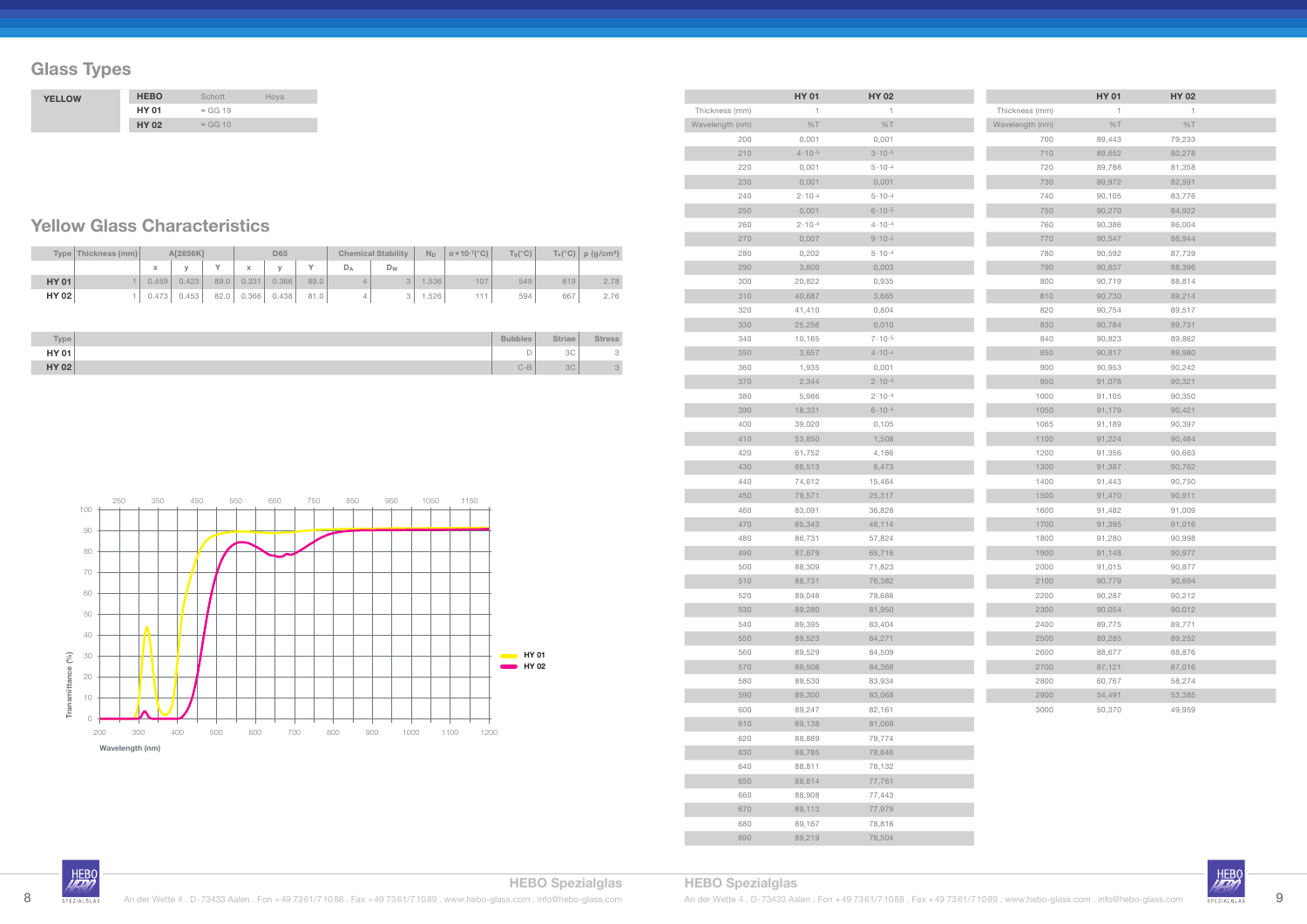# **Glass Types**

### **Yellow Glass Characteristics**

|       | Type   Thickness (mm) |                   | A[2856K] |      |       | <b>D65</b> |           |       | <b>Chemical Stability</b> |      | $\alpha$ × 10-7( $^{\circ}$ C) | $T_g$ (°C) |     | $T_s(^{\circ}C)$ $\rho$ (g/cm <sup>3</sup> ) |
|-------|-----------------------|-------------------|----------|------|-------|------------|-----------|-------|---------------------------|------|--------------------------------|------------|-----|----------------------------------------------|
|       |                       | $\mathbf{v}$<br>л |          |      | x     |            | $\sqrt{}$ | $D_A$ | $D_W$                     |      |                                |            |     |                                              |
| Y 380 |                       |                   |          |      |       |            |           |       |                           | .547 | 98                             | 487        | 546 | 2.85                                         |
| Y 400 |                       | 0.450             | 0.410    | 96.3 | 0.316 | 0.336      | 94.2      |       |                           | .632 | 95                             | 497        | 555 | 3.65                                         |
| Y 420 |                       | 0.455             | 0.414    | 93.1 | 0.323 | 0.346      | 90.8      |       | 3                         | .632 | 95                             | 497        | 555 | 3.69                                         |

|       | Type Thickness (mm) | λ <sub>ti</sub> (nm) | $\lambda_{\rm D}$ (nm) |       | $T\lambda_p$ (%) $T_k$ (nm/°C) | <b>Bubbles</b> | <b>Striae</b> | <b>Stress</b> |
|-------|---------------------|----------------------|------------------------|-------|--------------------------------|----------------|---------------|---------------|
| Y 380 |                     | $380 \pm 10$         | 500                    | ≥86.0 | $\geq 0.8$                     | B              | 3C            | $\circ$<br>◡  |
| Y 400 |                     | $400 \pm 10$         | 560                    | 286.0 | $\geq 0.6$                     | $C-B$          | 3C            | $\Omega$      |
| Y 420 |                     | $420 \pm 10$         | 560                    | 286.0 | $\geq 0.6$                     | $C-B$          | 3C            | $\sim$<br>◡   |

|                 | Y 380             | Y 400        | Y 420             |
|-----------------|-------------------|--------------|-------------------|
| Thickness (mm)  | 2                 | 2            | 2                 |
| Wavelength (nm) | %T                | %T           | %T                |
| 200             | $8.10 - 4$        | 0,001        | $8 \cdot 10^{-4}$ |
| 210             | $8.10 - 4$        | $4.10 - 4$   | $6.10 - 4$        |
| 220             | 0,002             | 0,001        | $8 \cdot 10^{-4}$ |
| 230             | 0,002             | 0,002        | $9.10 - 4$        |
| 240             | 0,001             | 0,001        | $8 \cdot 10 - 4$  |
| 250             | 0,001             | 0,001        | 0,001             |
| 260             | $8.10 - 4$        | $4.10 - 5$   | $4 \cdot 10^{-4}$ |
| 270             | 0,001             | $2.10 - 4$   | 0,001             |
| 280             | $5 \cdot 10^{-4}$ | $1.10 - 4$   | $4 \cdot 10^{-4}$ |
| 290             | $2 \cdot 10^{-4}$ | $5.10 - 4$   | $5 \cdot 10^{-4}$ |
| 300             | $5 - 10 - 4$      | $9.10 - 4$   | $5 \cdot 10^{-4}$ |
| 310             | $9.10 - 4$        | $7.10 - 5$   | 0,001             |
| 320             | $7 \cdot 10^{-4}$ | $6.10 - 5$   | $3 \cdot 10^{-4}$ |
| 330             | $2.10 - 4$        | $6.10 - 5$   | $4.10 - 4$        |
| 340             | $4 \cdot 10 - 4$  | $5 - 10 - 4$ | $2 \cdot 10 - 4$  |
| 350             | $8 \cdot 10^{-4}$ | 0,001        | $9.10 - 4$        |
| 360             | 1,647             | 0,025        | $8.10 - 4$        |
| 370             | 25,262            | 2,896        | 0,008             |
| 380             | 56,164            | 18,648       | 0,932             |
| 390             | 73,324            | 41,157       | 8,200             |
| 400             | 81,414            | 59,492       | 23,786            |
| 410             | 85,293            | 71,334       | 41,226            |
| 420             | 87,136            | 78,266       | 55,315            |
| 430             | 88,310            | 82,317       | 65,241            |
| 440             | 88,945            | 84,620       | 71,678            |
| 450             | 89,332            | 86,006       | 75,806            |
| 460             | 89,629            | 86,844       | 78,505            |
| 470             | 89,799            | 87,348       | 80,286            |
| 480             | 89,929            | 87,630       | 81,462            |
| 490             | 90,057            | 87,862       | 82,367            |
| 500             | 90,175            | 88,040       | 83,075            |
| 510             | 90,230            | 88,168       | 83,635            |
| 520             | 90,334            | 88,297       | 84,121            |
| 530             | 90,395            | 88,357       | 84,518            |
| 540             | 90,460            | 88,419       | 84,880            |
| 550             | 90,463            | 88,549       | 85,247            |
| 560             | 90,554            | 88,538       | 85,488            |
| 570             | 90,608            | 88,556       | 85,739            |
| 580             | 90,629            | 88,638       | 86,017            |
| 590             | 90,631            | 88,561       | 86,124            |
| 600             | 90,757            | 88,675       | 86,387            |
| 610             | 90,709            | 88,717       | 86,562            |
| 620             | 90,719            | 88,628       | 86,603            |
| 630             | 90,736            | 88,668       | 86,737            |
| 640             | 90,801            | 88,708       | 86,896            |
| 650             | 90,846            | 88,746       | 87,020            |
| 660             | 90,871            | 88,839       | 87,202            |
| 670             | 90,955            | 88,886       | 87,302            |
| 680             | 90,933            | 88,864       | 87,387            |
| 690             | 90,989            | 88,897       | 87,490            |

|                 | Y 380  | Y 400  | Y 420  |
|-----------------|--------|--------|--------|
| Thickness (mm)  | 2      | 2      | 2      |
| Wavelength (nm) | %T     | %T     | %T     |
| 700             | 91,018 | 88,979 | 87,628 |
| 710             | 91,041 | 89,000 | 87,698 |
| 720             | 91,015 | 88,976 | 87,732 |
| 730             | 91,080 | 88,984 | 87,821 |
| 740             | 91,059 | 89,020 | 87,862 |
| 750             | 91,101 | 89,059 | 87,923 |
| 760             | 91,107 | 89,099 | 88,004 |
| 770             | 91,147 | 89,133 | 88,067 |
| 780             | 91,042 | 89,085 | 88,074 |
| 790             | 91,079 | 89,101 | 88,091 |
| 800             | 91,076 | 89,034 | 87,919 |
| 810             | 91,066 | 89,019 | 87,947 |
| 820             | 91,068 | 89,018 | 87,966 |
| 830             | 91,037 | 88,974 | 87,995 |
| 840             | 91,036 | 88,985 | 88,030 |
| 850             | 91,027 | 88,978 | 88,026 |
| 900             | 91,088 | 89,031 | 88,152 |
| 950             | 91,147 | 89,094 | 88,253 |
| 1000            | 91,137 | 89,115 | 88,297 |
| 1050            | 91,208 | 89,123 | 88,359 |
| 1065            | 91,163 | 89,101 | 88,375 |
| 1100            | 91,198 | 89,147 | 88,413 |
| 1200            | 91,482 | 89,195 | 88,522 |
| 1300            | 91,512 | 89,228 | 88,603 |
| 1400            | 91,392 | 89,179 | 88,614 |
| 1500            | 91,514 | 89,200 | 88,662 |
| 1600            | 91,456 | 89,186 | 88,669 |
| 1700            | 91,238 | 88,991 | 88,475 |
| 1800            | 90,874 | 88,656 | 88,150 |
| 1900            | 90,513 | 88,290 | 87,852 |
| 2000            | 89,970 | 87,815 | 87,370 |
| 2100            | 89,127 | 87,310 | 86,790 |
| 2200            | 87,799 | 86,087 | 85,426 |
| 2300            | 87,316 | 85,247 | 84,548 |
| 2400            | 86,113 | 84,624 | 83,816 |
| 2500            | 84,346 | 83,182 | 81,906 |
| 2600            | 81,768 | 81,309 | 78,874 |
| 2700            | 74,549 | 76,248 | 71,279 |
| 2800            | 36,690 | 44,229 | 35,297 |
| 2900            | 34,079 | 37,809 | 28,686 |
| 3000            | 31,213 | 34,116 | 25,421 |



| <b>YELLOW</b> | <b>HEBO</b> | Schott           | Hoya           |
|---------------|-------------|------------------|----------------|
|               | Y 380       | $\approx$ GG 375 | $\approx$ L-38 |
|               | Y 400       | $\approx$ GG 400 | $\approx$ L-40 |
|               | Y 420       | $\approx$ GG 420 | $\approx 1-42$ |